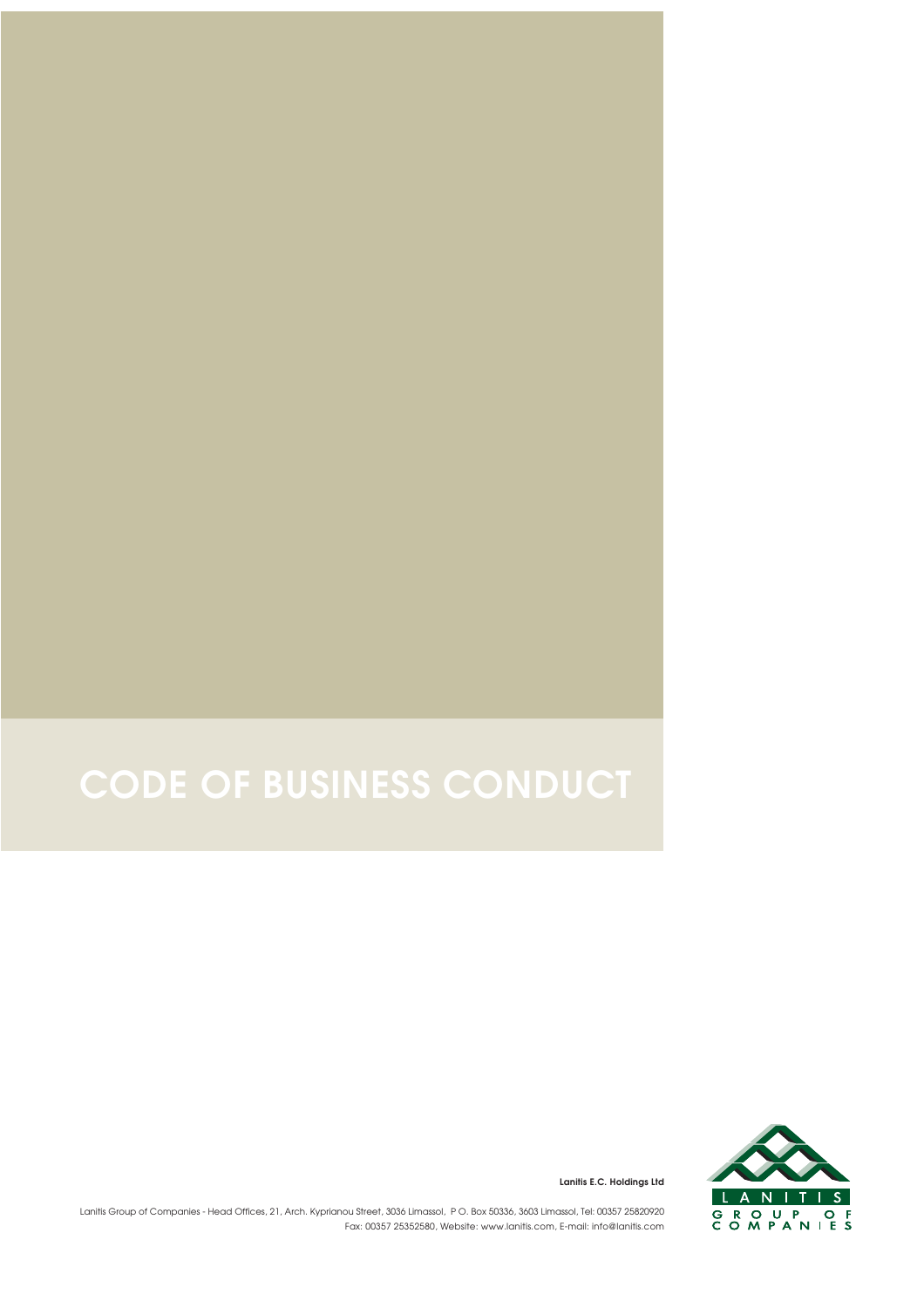### supports the **SUCCESS** of our Group! **Strong corporate culture**

#### **TABLE OF CONTENTS**

| 1. | A Message From Our Chairman                                                                                                                                                                                                                      | 1              |
|----|--------------------------------------------------------------------------------------------------------------------------------------------------------------------------------------------------------------------------------------------------|----------------|
| 2. | <b>Introduction</b>                                                                                                                                                                                                                              | $\mathbf{2}$   |
| 3. | The purpose of the Code of Business Conduct                                                                                                                                                                                                      | $\mathbf{2}$   |
| 4. | <b>Compliance with Laws and Regulations</b>                                                                                                                                                                                                      | $\overline{2}$ |
| 5. | <b>Ethical Business Conduct and Fair Dealing</b>                                                                                                                                                                                                 | 3              |
| 6. | <b>Employees</b><br>Respect<br>Equal Opportunities / No Discrimination<br>Harassment<br>Working Environment and Occupational Health & Safety<br><b>Employee Communication</b><br><b>Personal Conduct</b>                                         | 3              |
|    | 7. Conflicts of Interest<br><b>Outside Engagements</b><br><b>Gifts and Entertainment</b><br><b>Family Members and Close Personal Relationships</b><br><b>Employment of Relatives or Friends</b><br>Kickbacks and Secret Commissions<br>Loans     | 4              |
|    | 8. Customers<br>Product/Service Quality and Safety<br>Sales and Marketing<br><b>Customer Information</b>                                                                                                                                         | 5              |
|    | 9. Business Partners<br><b>Purchasing Practices</b><br>Subcontractors<br>Associates, Joint Ventures and Alliances<br><b>Agents and Consultants</b><br>Cooperation between the Companies of the Lanitis Group                                     | 5              |
|    | 10. Shareholders<br>Protection of Investment made in the Lanitis Group<br><b>Assets Protection</b><br><b>Protecting Confidential Information</b><br><b>Insider Trading</b><br><b>Integrity of Financial Records</b><br>Audits and Investigations | 6              |
|    | 11. Community<br><b>Charitable Activities</b><br><b>Personal Activities</b><br>Environment                                                                                                                                                       | 7              |
|    | 12. Compliance with the Code of Business Conduct<br>The Business Conduct Committee<br>The Business Conduct Compliance Officer<br>Each Individual Company of the Lanitis Group<br>Management<br><b>Personal Responsibility</b>                    | $\overline{7}$ |
|    | 13. Certification                                                                                                                                                                                                                                | 8              |
|    | 14. Waivers and Modifications                                                                                                                                                                                                                    | 8              |
|    | 15. Asking Questions/Raising Concerns                                                                                                                                                                                                            | 8              |

**rrespect e**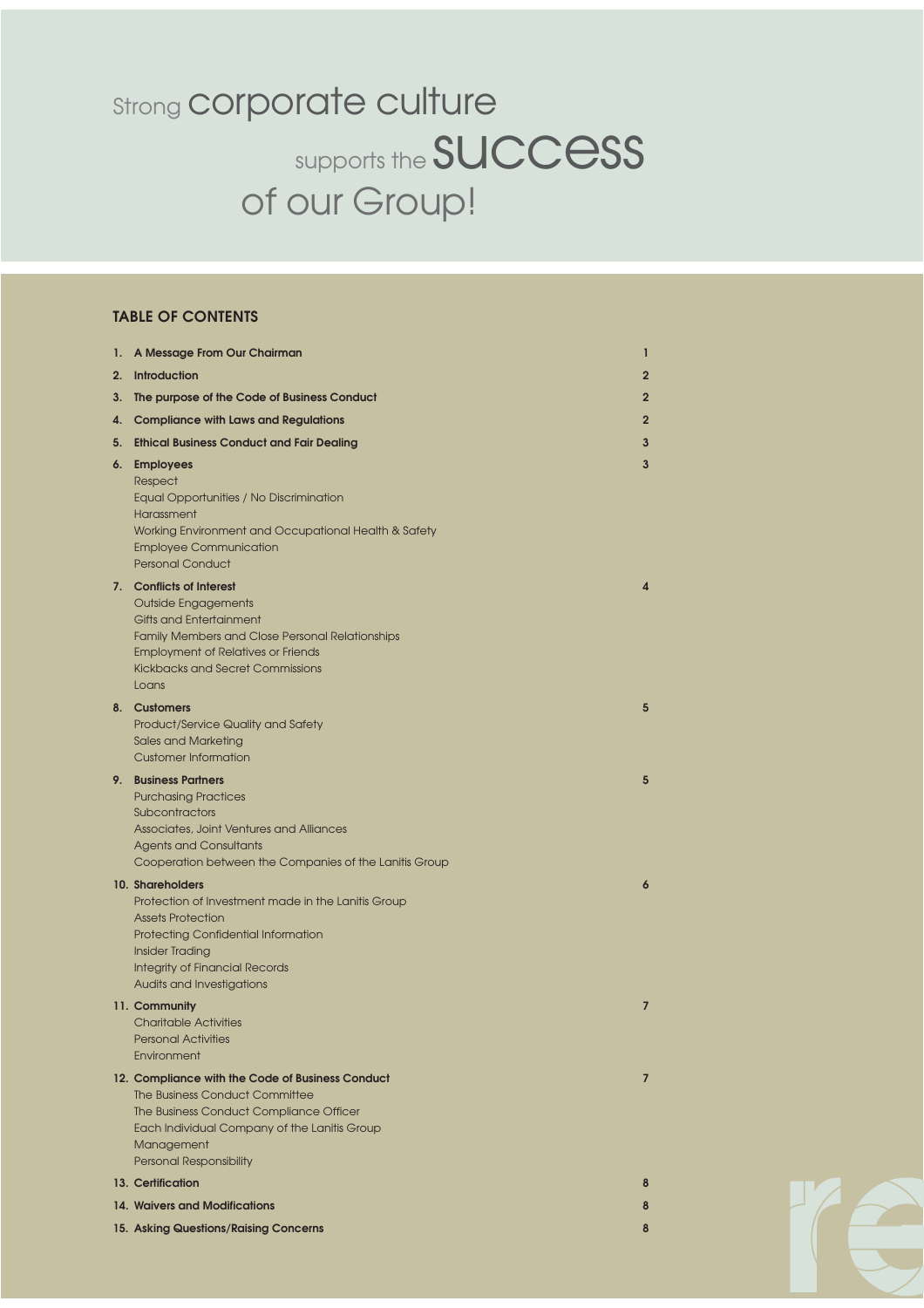#### **1. A MESSAGE FROM OUR CHAIRMAN**

One of the major characteristics of the *Lanitis Group* is the diversification of its businesses. Over the last 100 years of our country's economic presence, the *Lanitis Group* has covered a wide spectrum of business activities and has firmly established itself as the Leader Through Time.

People are primary to the success of the *Lanitis Group* – be they employees, business partners, customers or shareholders, each individual contributing through their diverse background and experience towards the dynamic force that has constituted the solid foundation of the Lanitis Group's business perspective.

A common philosophy and perception is shared among us all – the commitment to maintaining high ethical standards has been sustained since its establishment at the end of the 19th Century.

The Code of Business Conduct that follows determines the frame of this philosophy and is based on 3 axels that sustain our values: Reliability, Integrity and Social Contribution.

The establishment of the Code of Business Conduct, driven by our Vision, Values and Mission Statements, was essential in order to act as a guide to enable ethical and sound decisions to be made in the best interest of all Lanitis Group stakeholders.

The *Lanitis Group* Vision is to continue to participate to the Economy and the Society through positive contribution based on development, innovation and quality, resulting to a future of dynamic perspective.

The establishment of a framework based on reliability enables the Group to play a pioneering and innovative role through providing products and services that in tandem are profitable and achieve an active part in the economic and social life of our country.

When we all understand these values and conduct our individual behaviour by them, we protect one of our greatest assets, our reputation. Every decision we make, every action we take, can affect employee morale, the way the world perceives our Group and the sustainable results we achieve.

The Management of the *Lanitis Group* has the responsibility and is expected to demonstrate its personal commitment in compliance with the Code of Business Conduct. Compliance with the Code of Business Conduct is essential for preserving and enhancing our reputation.

Thanks in advance for taking the time to read and understand our Code of Business Conduct and I hope that it can be used as an important tool and aid to our daily operations.

 $\mathscr{U}$ 

PLATON E. LANITIS Chairman

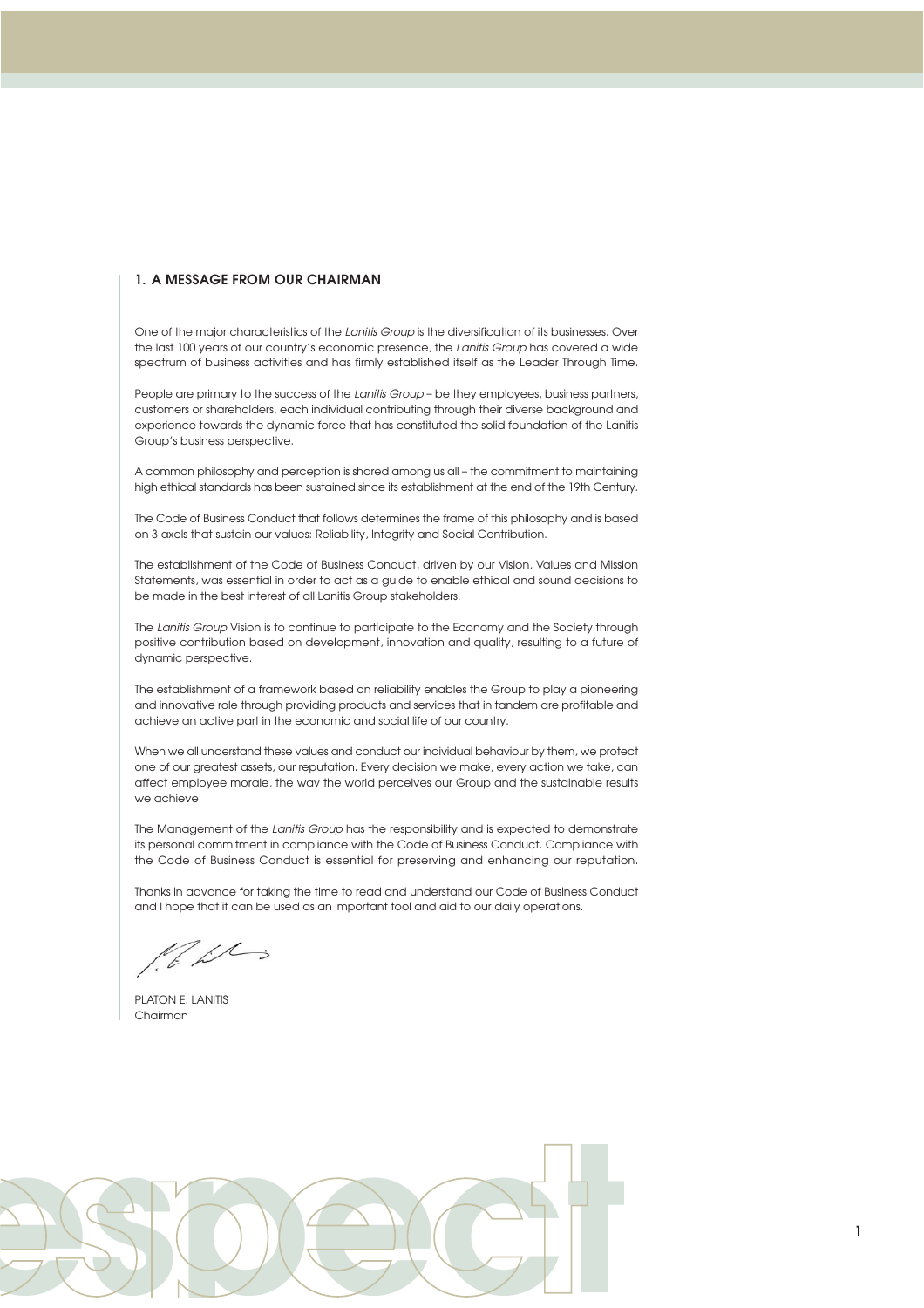#### **2. INTRODUCTION**

The *Lanitis Group* of Companies (the term 'Group' includes Lanitis E.C. Holdings Limited, its subsidiaries and associated companies in which Lanitis E.C. Holdings Limited has a direct or indirect stake of more than 50%), is committed to responsible corporate behaviour; this includes high standards of business conduct in our relationships with employees, customers, shareholders, suppliers, governments, competitors, as well as, the local communities in which we operate.

In the pursuit of these values, all *Lanitis Group* employees, are expected to maintain high standards of integrity, honesty and fair dealing and behave themselves, at all times, so as to avoid actions which may adversely affect the interests or good standing of Lanitis E.C. Holdings Limited or any *Lanitis Group* Company.

Although, each Company of the *Lanitis Group* has wide freedom in decision making, all companies and all employees within the *Lanitis Group* are expected to be aware of, understand and act in accordance with the Corporate Ethics set out in this Code of Business Conduct.

#### **3. THE PURPOSE OF THE CODE OF BUSINESS CONDUCT**

The purpose of the Code of Business Conduct is to guide all employees within the *Lanitis Group* to have a clear understanding of the principles and ethical values that the *Lanitis Group* wants to uphold.

The Code of Business Conduct applies to all subsidiaries and associated companies, in which Lanitis E.C. Holdings Limited has a direct or indirect stake of more than 50% and to all employees of the *Lanitis Group*, anywhere we do business. Wherever the *Lanitis Group* participates in associates and/or joint ventures, the Code of Business Conduct standards should also be actively promoted.

Compliance with the Code of Business Conduct is an important factor in maintaining and building our culture and the reputation of the *Lanitis Group* as a responsible and trustworthy business partner, employer, supplier and corporate citizen.

The Code of Business Conduct is necessarily broad and general in nature. It is not possible to anticipate every situation. Nevertheless, these basic principles and ethical values should serve as a guide to each of us in our dealings with customers, suppliers, shareholders, colleagues and others with whom the *Lanitis Group* has business relationships.

#### **4. COMPLIANCE WITH LAWS AND REGULATIONS**

There are several governmental and industrial laws and regulations applicable to the *Lanitis Group's* business. We should be aware of and well informed about the laws and regulations governing our work activities, including those concerning: occupational health & safety, employment practices, protection of the environment, competition, intellectual property, and, the payment of taxes and social security.

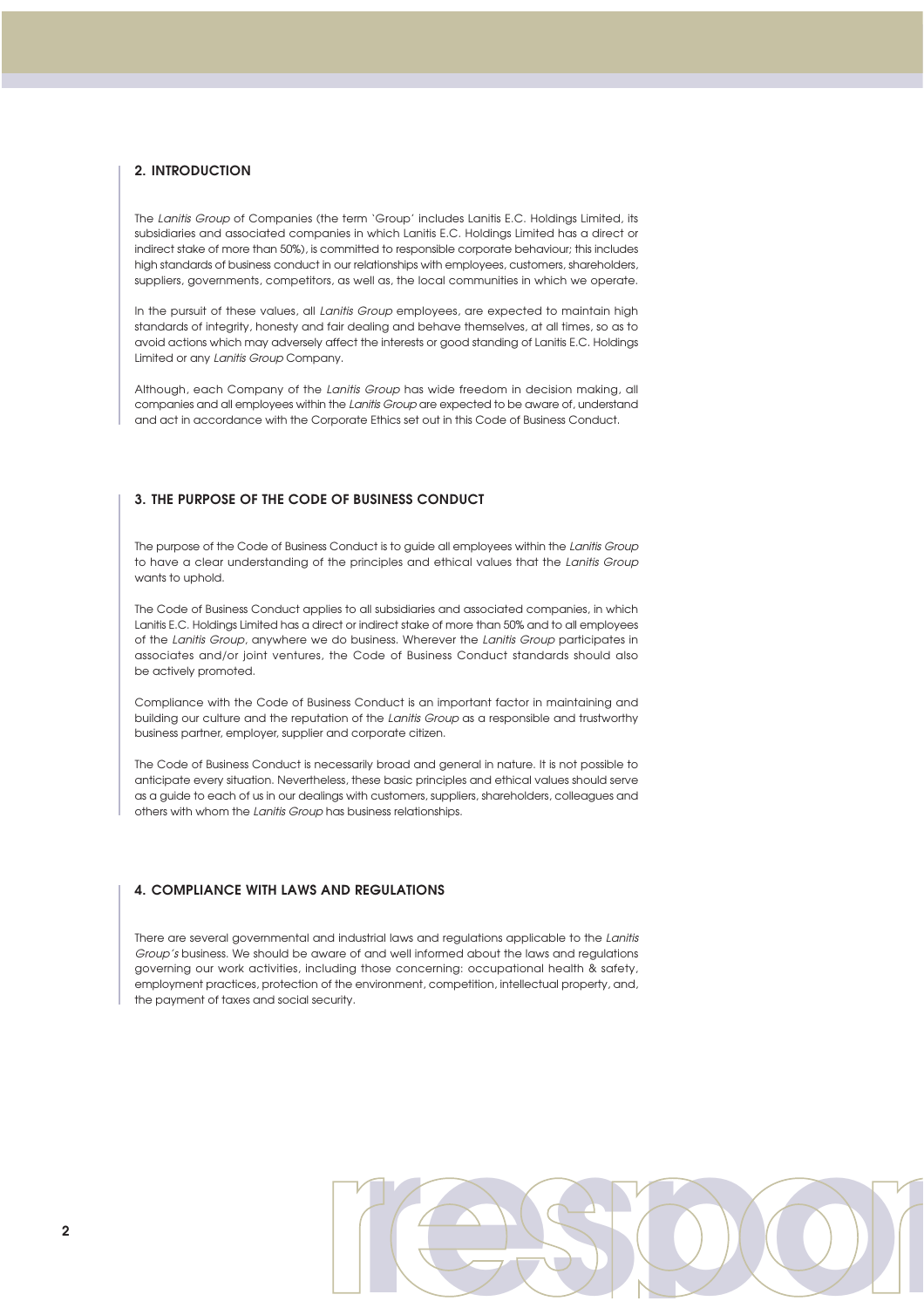#### **5. ETHICAL BUSINESS CONDUCT AND FAIR DEALING**

We must accept responsibility for maintaining and enhancing the *Lanitis Group's* reputation for integrity and fairness in its business dealings. In its everyday business transactions, the *Lanitis Group* must be dealing honestly and in an objective manner with all its customers, suppliers, employees and others with whom the Lanitis Group has a business relationship.

We support free competition. We seek to compete fairly and ethically and within the framework of applicable competition laws, we will not prevent others from competing freely with us.

#### **6. EMPLOYEES**

Human Resources are fundamental to the success of the *Lanitis Group*. The dynamic approach of our people determines our business perspective. We need to make sure that we attract, select and retain the best.

**Respect** – The mutual respect constitutes the base of our business relationships. We will treat each other with respect and fairness at all times, just as we wish to be treated ourselves.

**Equal Opportunities/No Discrimination** - in employment related matters (including recruitment, access to training and promotion, transfers, employment termination, discipline, compensation and benefits), decisions are made on the basis of the qualifications, experience, performance record and abilities required for the work to be undertaken, and relevant business circumstances.

**Harassment** - Abusive, harassing or offensive conduct is unacceptable, whether verbal, physical or visual. Examples include derogatory comments based on racial or ethnic characteristics, as well as, unwelcome sexual advances. We are encouraged to speak out if a colleague's behaviour makes us uncomfortable and to report harassment if and when it occurs.

**Working Environment and Occupational Health & Safety** - We are all responsible for maintaining a safe workplace by following safety and health rules and practices. We are responsible for immediately reporting accidents, injuries, unsafe equipment and any other hazardous practices or conditions which may harm our safety and health.

**Employee Communication** - The *Lanitis Group* is committed to open, honest, timely and effective communication with all employees and encourages people to work together and co-operate. Sharing knowledge helps strengthening our culture. We are not allowed to make or engage, in any incomplete, inaccurate and/or false record or communication of any kind, whether internal or external, including but not limited to incomplete, inaccurate and/or false expense, attendance, financial, or similar reports and statements.

**Personal Conduct** - Dishonest or illegal activities on *Lanitis Group* premises or while performing business duties will not be acceptable and could lead to disciplinary action. The following activities are strictly prohibited:

- Consumption or being under the influence of alcoholic beverages or other controlled substances, such as drugs.
- ñ Driving vehicles or operating *Lanitis Group's* equipment while under the influence of alcohol or controlled substances.
- Betting or Gambling. The use of *Lanitis Group's* resources and facilities for gambling, including, but not limited to, placing bets over the telephone, fax, e-mail or Internet.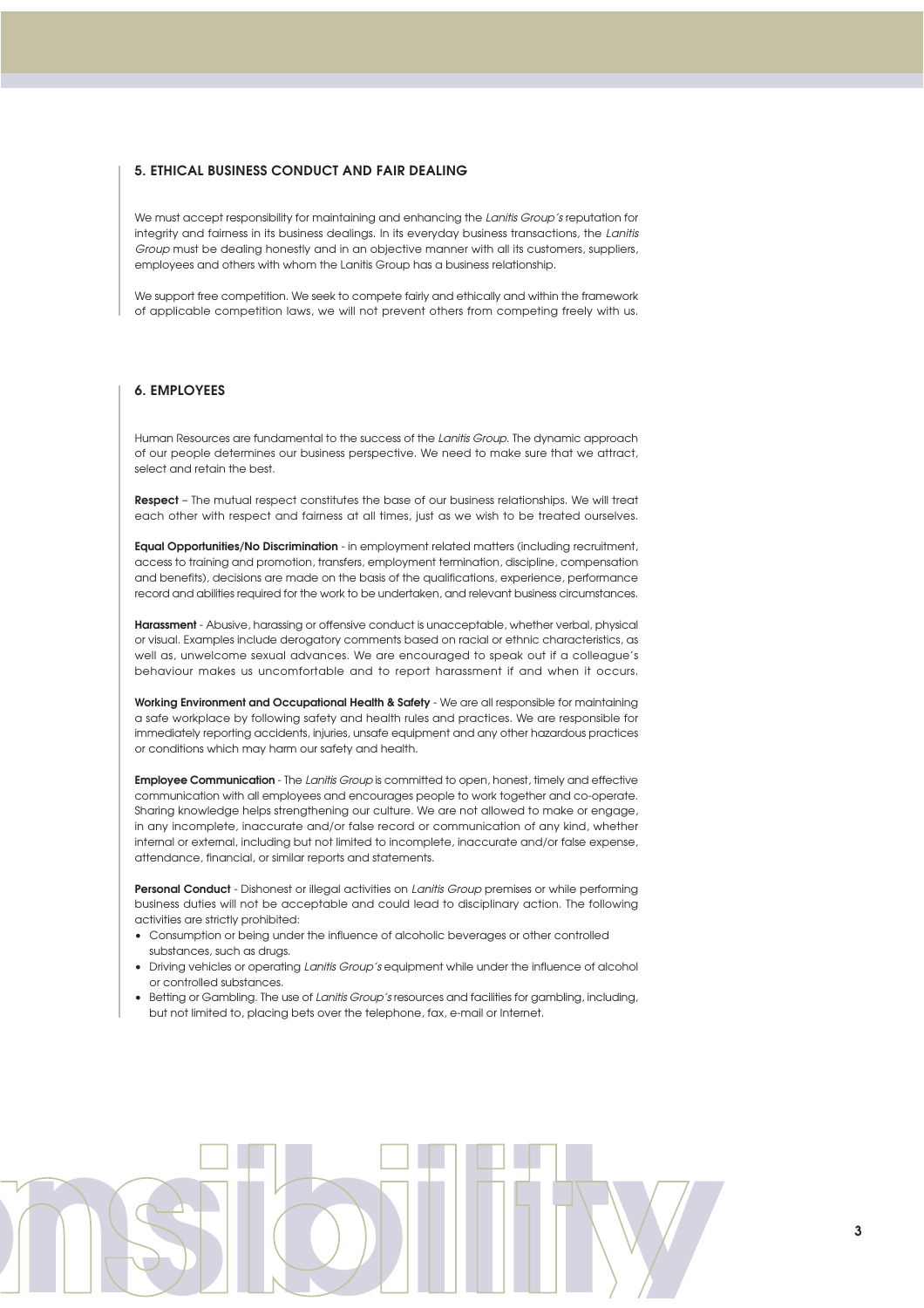#### **7. CONFLICTS OF INTEREST**

We will perform our duties conscientiously, with honesty, and in accordance with the best interests of the *Lanitis Group*. We must not use corporate property, information, our position or the knowledge obtained as a result of our position for private or personal advantage. Any actions that create or seem to create a conflict between our personal and the *Lanitis Group* interest should be avoided. However, we are required to disclose any situation that may be, or appear to be, a conflict of interest. General guidelines to help us better understand common situations that may cause a conflict of interest are listed below:

**Outside Engagements** - We all share a serious responsibility for the *Lanitis Group's* reputation and good public relations, especially at the community level. Our readiness to help with religious, charitable, educational, and civil activities brings credit to the *Lanitis Group* and is encouraged. We must, however, avoid acquiring any business interest or participating in any other activity outside the *Lanitis Group* that would, or would appear to:

- ñ Create an excessive demand upon our time and attention, thus depriving the *Lanitis Group* of our best efforts on the job.
- Create a conflict of interest that may interfere with the independent exercise of judgment in the *Lanitis Group's* best interest.

**Gifts and Entertainment** - We are not allowed to accept gifts, entertainment, or personal favours that could, in any way, influence, or appear to influence, business decisions in favour of any person or company with whom or with which the *Lanitis Group* has, or is likely to have, business dealings. Similarly, we can not accept any other preferential treatment under these circumstances thanks to our position within the *Lanitis Group*, putting the *Lanitis Group* in an inconvenient position. We can accept, however, gifts of nominal value or invitations and other customary entertainment in relation to professional activities.

**Family Members and Close Personal Relationships** - We are not allowed to use personal influence to get the *Lanitis Group* to do business with an organization in which our family members or friends have an interest. We should disclose any close relationship that might appear to be in favour of another organization to the expense of *Lanitis Group's* interests.

**Employment of Relatives or Friends** - Employment or placing close family members or friends in positions that create a conflict of interest is prohibited. Prohibited relationships are those in which the employee:

- has direct supervisory authority over the relative or friend.
- exercises any significant influence with respect to the relative/friend's hiring, placement, promotions, evaluations, or pay.

**Kickbacks and Secret Commissions** - Regarding the *Lanitis Group's* business activities, it is unacceptable for us to receive payment or compensation of any kind, except as authorized under our remuneration policies. In particular, the *Lanitis Group* strictly prohibits the acceptance of kickbacks and secret commissions from suppliers or others.

**Loans** - We should not personally borrow from the *Lanitis Group's* customers, suppliers, individuals or companies with which the *Lanitis Group* does business.

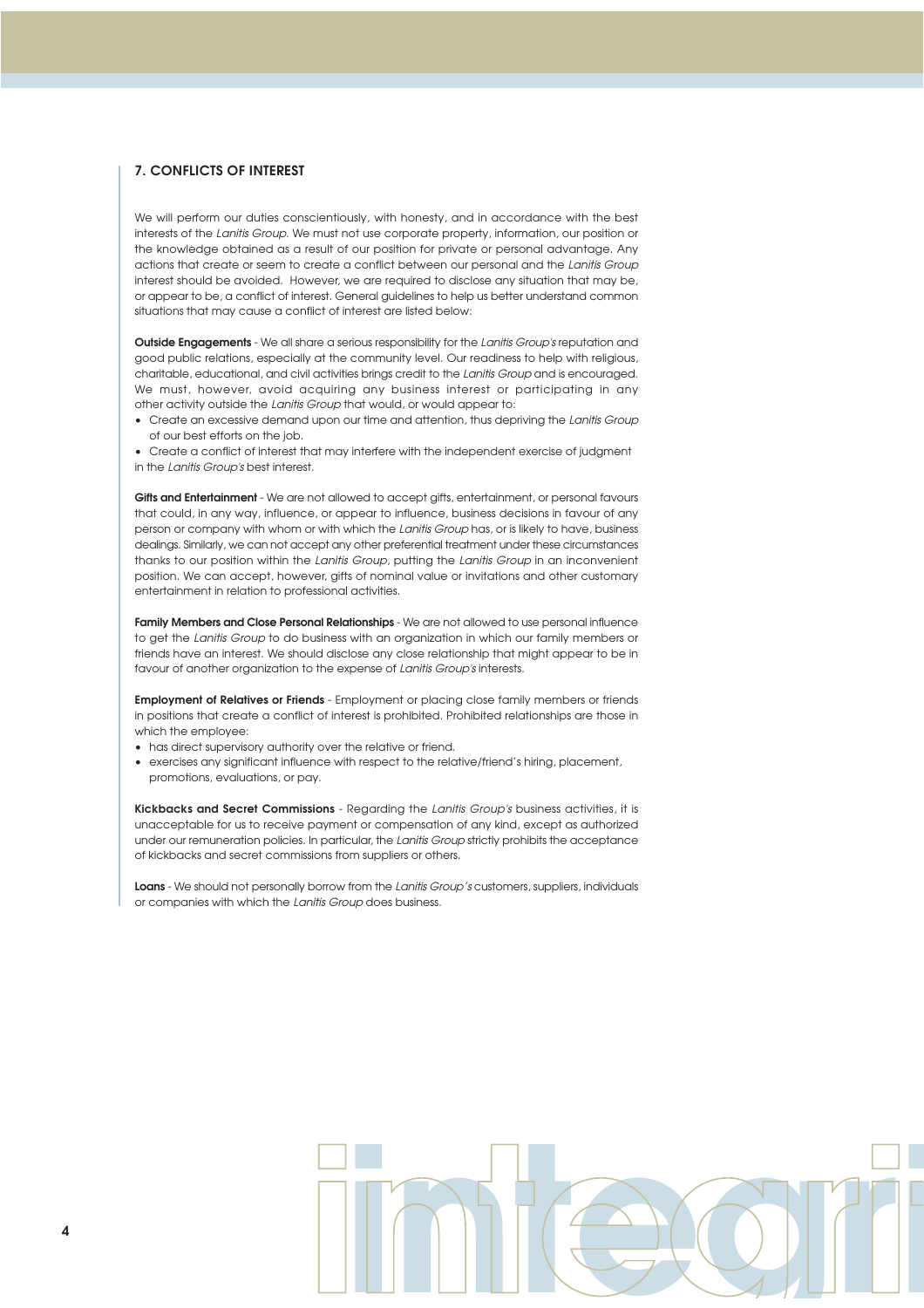#### **8. CUSTOMERS**

The *Lanitis Group* aims to provide high standards of both quality of products/services and customer support. We earn customer loyalty by delivering on our promises and by treating our customers with respect.

**Product/Service Quality and Safety** – We will provide consistently high quality and reliable products/services which at the same time are safe and meet customer needs, prior, during and after the sale.

**Sales and Marketing** - We will build long-term relationships with our customers by demonstrating honesty, sincerity and integrity. Our marketing and advertising activities will be based on accurate and truthful records. Deliberately misleading messages, omissions of important facts or false claims about our products/services or false or misleading claims about the products/services of our competitors are unacceptable. We will obtain business at arm's length, legally and ethically. Some business situations call for giving gifts or providing entertainment. Our gifts or entertainment must be legal, reasonable, consistent with accepted business practice and not extravagant in nature, or of modest value, and approved by Management.

**Customer Information** - We are expected to protect customer information that is sensitive, private or confidential - just as carefully as we protect our own. Customer information cannot be revealed to anyone out of the *Lanitis Group*, unless we are obliged by the law.

#### **9. BUSINESS PARTNERS**

Building quality relationships with other companies gives the *Lanitis Group* a competitive advantage. We will not do business with others who are likely to harm the *Lanitis Group's* reputation. For example, we will avoid doing business with others who intentionally violate the law. We will not use a third party to perform any act prohibited by the law or by the *Lanitis Group* Code of Business Conduct.

**Purchasing Practices** - Purchasing decisions must be made based solely on the *Lanitis Group's* best interests. Suppliers win the *Lanitis Group's* business based on product or service suitability, price, delivery and quality. Purchasing agreements should be based on competitive bids and be documented and clearly identify the services or products to be provided, the basis for earning payment and the applicable rate or fee. The amount of payment must be commensurate with the services or products provided.

**Subcontractors** - Subcontractors play a vital role in fulfilling many of our business. In some cases, the subcontractor is widely known to our customers. It is very important to ensure that our subcontractors preserve and strengthen the *Lanitis Group's* reputation, by acting consistently with our Code of Business Conduct.

**Associates, Joint Ventures and Alliances** – The *Lanitis Group* strives to ally with companies that share our commitment to ethics. We will work to ensure the standards of our associates, joint ventures and alliances are compatible with our own.

**Agents and Consultants** - Commission rates or fees paid to dealers, distributors, agents, or consultants must be reasonable in relation to the value of the product or service that is actually being done, consistent with law, policy and local practice. We will not pay commissions or fees, that we have reason to believe, will be considered as a bribe.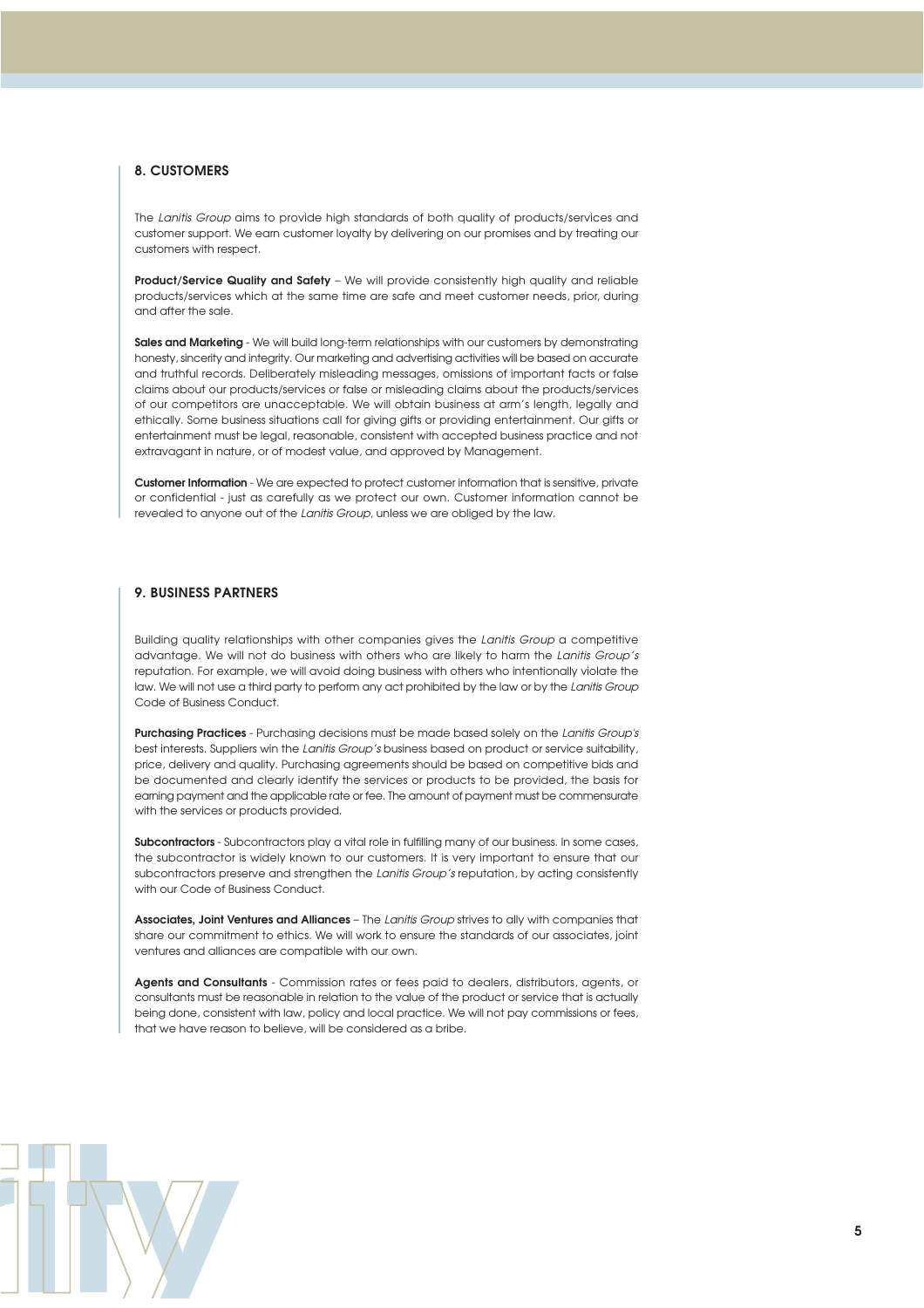**Cooperation between the Companies of the** *Lanitis Group* – It is expected by each individual Company of the *Lanitis Group* to give priority and protect the best interest of the various companies within the *Lanitis Group*. The Cooperation between the Companies of the *Lanitis Group* is of utmost importance. We shall cooperate and share human, management and other resources, as long as this does not violate the law or adversely affect our business interests and shareholder value. Our dealings and business relationships within the *Lanitis Group* should be fair and at arms length. In the procurement of products and services, a *Lanitis Group* Company shall give preference to another *Lanitis Group* Company, as long as, it can provide these on competitive terms relative to third parties.

#### **10. SHAREHOLDERS**

The *Lanitis Group* aims to achieve sufficient profit to finance its growth and to provide the resources required to meet its responsibilities to shareholders, employees, customers, suppliers and the wider community in a balanced and responsible manner.

**Protection of Investment made in the** *Lanitis Group* - We will protect the investment of our shareholders as if it was our own. We will have, as a key objective, the provision of a proper rate of return on funds invested, competitive with the one the leading companies of the same sector achieve.

**Assets Protection** - We have a responsibility to protect the *Lanitis Group's* assets entrusted to us from loss, damage, misuse or theft. The *Lanitis Group's* assets, such as: funds, products, equipment and vehicles, computers and software, should strictly be used for business purposes and other purposes approved by management. In relation to the internet connection, we do not download any data that is unprofessional or inappropriate for business use. The *Lanitis Group's* assets should never be used for purposes that violate the law or our policies.

**Protecting Confidential Information** - We should ensure that confidential information is preserved and protected. Confidential information is not generally known outside the organisation and either gives or could give the *Lanitis Group* a competitive advantage or disadvantage, or could lead to the loss of an existing competitive advantage, if it became known to others or became known in the public domain. This kind of information should not be revealed to anyone outside the organisation, unless we are obliged by law or by an appropriate confidentiality agreement.

**Insider Trading** - We are not allowed to trade in securities or any other kind of property based on material information that we hold due to our position in the *Lanitis Group,* if that information has not been reported publicly.

**Integrity of Financial Records** - To make responsible business decisions, we require honest and accurate recording and reporting of information. This includes such data as quality, safety and personnel records, as well as all financial records. All financial books, records and accounts must accurately reflect transactions and events and no undisclosed or unrecorded liabilities or assets shall be established or maintained. Books and records must be maintained in all respects according to law and the accounting principles, policies and procedures that the *Lanitis Group* has adopted and must conform to the *Lanitis Group's* system of internal controls.

**Audits and Investigations** - We must fully cooperate with all audits and investigations carried out within the *Lanitis Group*. All information provided, must be truthful, complete and accurate. We will not conceal, alter or destroy documents or records in response to an investigation or other lawful request.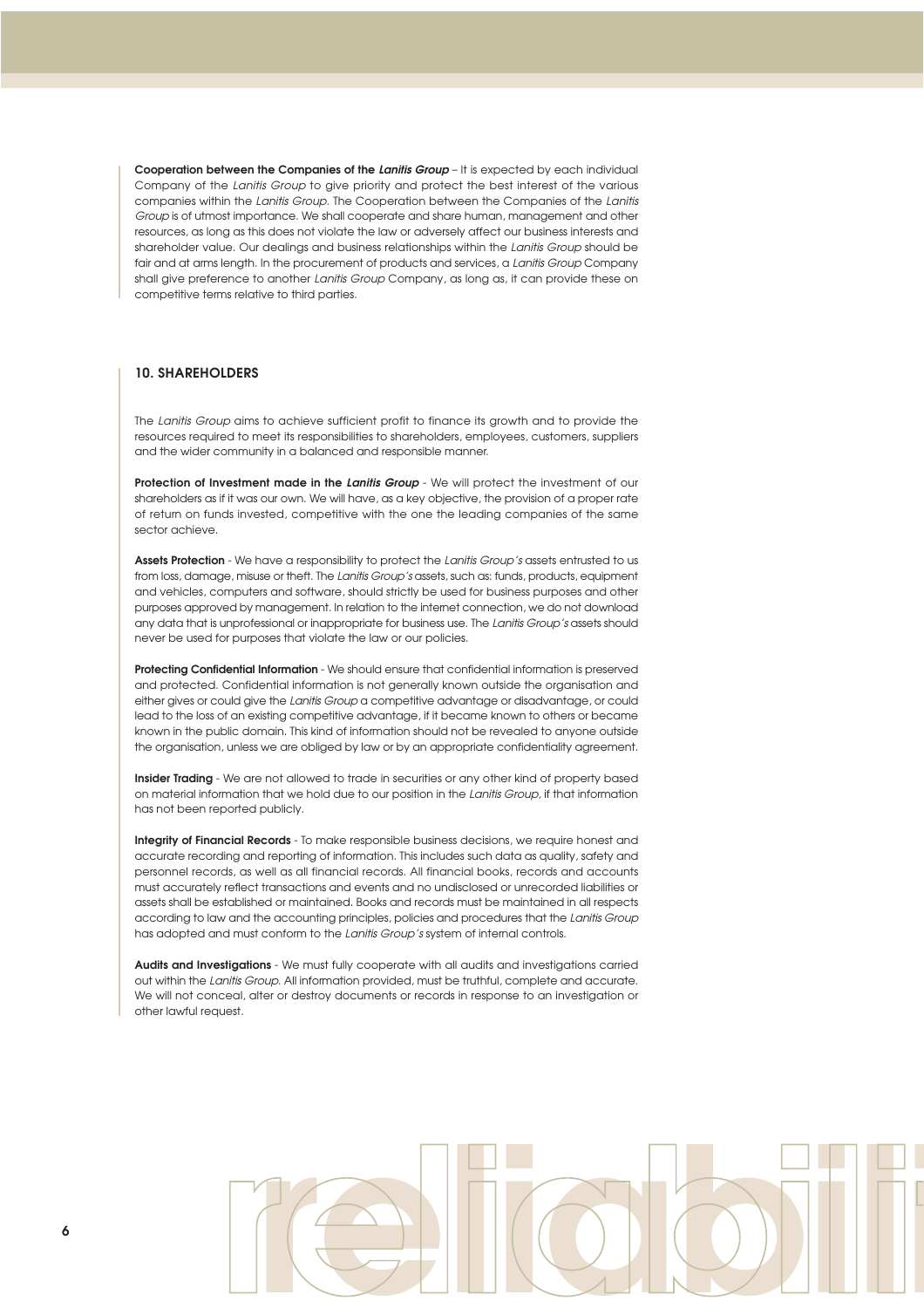#### **11. COMMUNITY**

**Charitable Activities** – The *Lanitis Group*, in addition to the charitable activities of the Evagoras and Kathleen Lanitis Foundation, makes donations for charitable and other purposes, as well as encouraging employee charitable fund raising efforts. The same applies to each individual Company of the Lanitis Group.

**Personal Activities** - We are free to support community, charity and political organizations of our choice, as long as we represent ourselves only. We should make it clear that our views and actions, in no way, are those of the *Lanitis Group*. Official statements are only made by the Management and Directors of the *Lanitis Group*. Our outside activities, under no circumstances, should interfere with job performance.

**Environment** - We respect the environment by complying with all applicable environmental laws in all countries in which we operate. The *Lanitis Group* is committed to protecting the environment by minimizing the negative environmental impact of our operations and operating our businesses in ways that foster sustainable use of the world's natural resources.

#### **12. COMPLIANCE WITH THE CODE OF BUSINESS CONDUCT**

A group - wide organizational structure has been established to coordinate, implement and oversee compliance with the Code of Business Conduct.

**The Business Conduct Committee** - The Business Conduct Committee has an oversight responsibility for the compliance with the Code of Business Conduct. The Business Conduct Committee consists of Messrs:

Platon E. Lanitis, Chairman Costas E. Lanitis, Director Marios E. Lanitis, Director Ioannis C. Archontides, Director

**The Business Conduct Compliance Officer** - The Business Conduct Compliance Officer, Mrs. Valentina Panayi Pappou, Group Internal Auditor, is responsible for the operational management of the compliance with the Code of Business Conduct, including managing the investigation process, reviewing the results of investigations and reporting to the Business Conduct Committee. The Business Conduct Compliance Officer will also serve as a resource for the *Lanitis Group* by providing training materials, communications, advice and guidance on matters related to the integrity of the *Lanitis Group* and this Code of Business Conduct.

**Each Individual Company of the Lanitis Group** - It is the responsibility of the Board of Directors and the Management of each individual company of the *Lanitis Group* to ensure, so far as is reasonably practicable, that the principles and ethical values embodied in this Code of Business Conduct are communicated to all employees of the *Lanitis Group*. Each individual Company shall appoint a contact person who shall ensure the effective implementation of the Code of Business Conduct. The Board of Directors of each individual company of the *Lanitis Group* will not reprimand the management for any loss of business resulting from adherence to this Code of Business Conduct.

**Management** – The Management has a key role in the implementation and compliance of the Code of Business Conduct and is expected to demonstrate its personal commitment to our standards of ethical conduct, in both words and actions and to lead its employees accordingly. The Management has the responsibility to create and maintain a business environment, in which the ethical and lawful behavior is required. This responsibility includes the briefing and updating

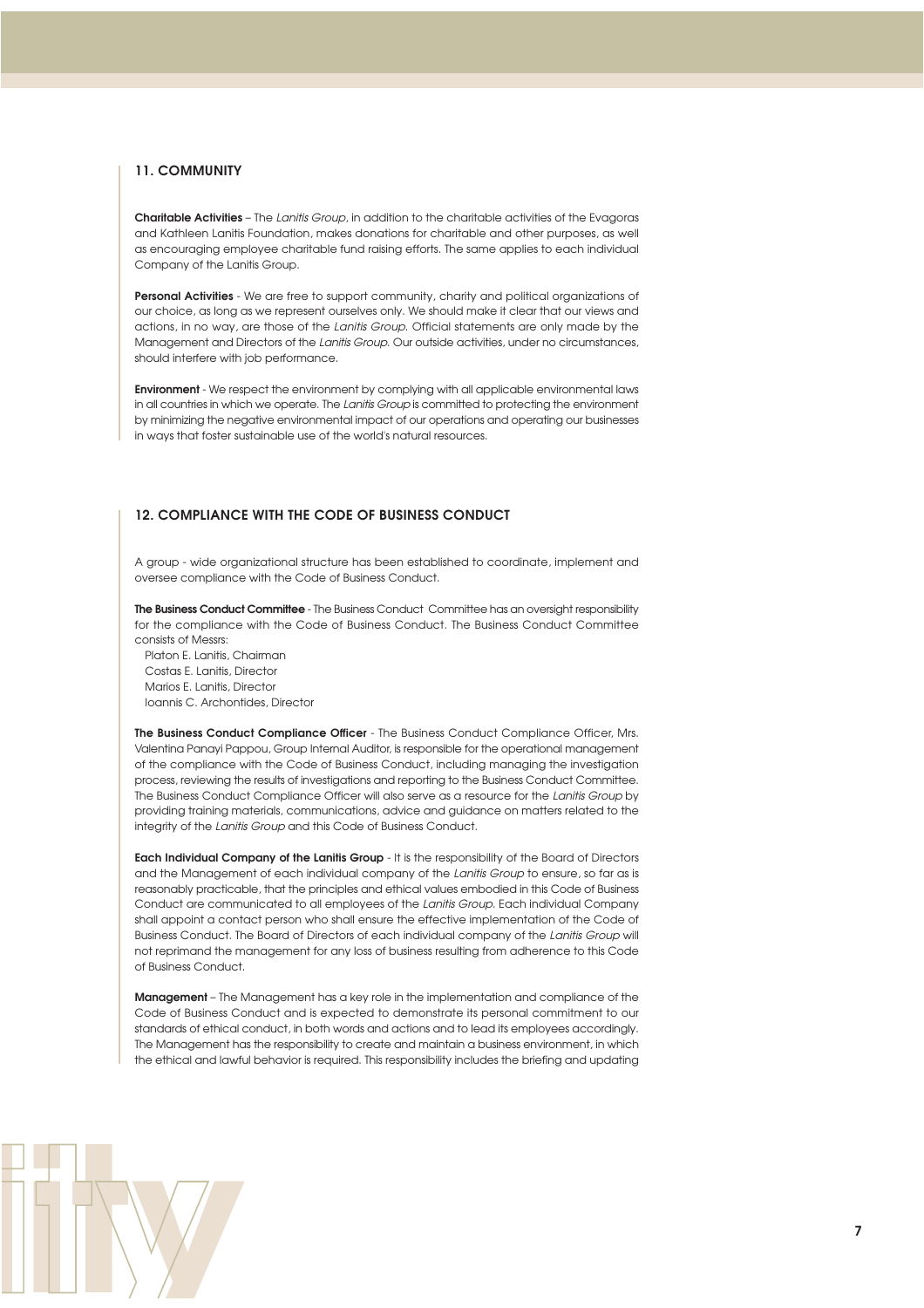of employees regarding the current policies and procedures. Furthermore, the Management must be dilligent in looking for indications of unethical or illegal conduct and taking appropriate and consistent action to address any situations that seem to be in conflict with the law or the Code of Business Conduct.

**Personal Responsibility** - We are all personally responsible for the implementation of the Code of Business Conduct. We are required to know, understand and comply with the Code of Business Conduct and we are personally responsible for doing so. Failure to comply with the Code of Business Conduct and the law will be regarded as misconduct and will lead to disciplinary measures appropriate to the violation. The Lanitis Group expects all employees to report any suspected violation of the law or of the Code of Business Conduct. The Lanitis Group undertakes the obligation that, no employee, will suffer as a consequence of bringing to the attention of the Business Conduct Compliance Officer or the Business Conduct Committee a breach or suspected breach of law or this Code of Business Conduct.

#### **13. CERTIFICATION**

All employees must certify in writing that they have received, read and understood the Code of Business Conduct.

#### **14. WAIVERS AND MODIFICATIONS**

Waivers of any provision of this Code of Business Conduct must be approved by the Business Conduct Committee. Any waiver or modification of any provision of this Code of Business Conduct will promptly be disclosed, to the extent required by law or regulation.

#### **15. ASKING QUESTIONS/ RAISING CONCERNS**

The information in this Code of Business Conduct will help us work through most difficult business issues and dilemmas. In the real business world, however, things are not always 'Black or White'. If you find yourself in a situation where the "right thing" is not obvious and clear or doing the right thing is difficult, remember our values: Reliability, Integrity and Social Contribution.

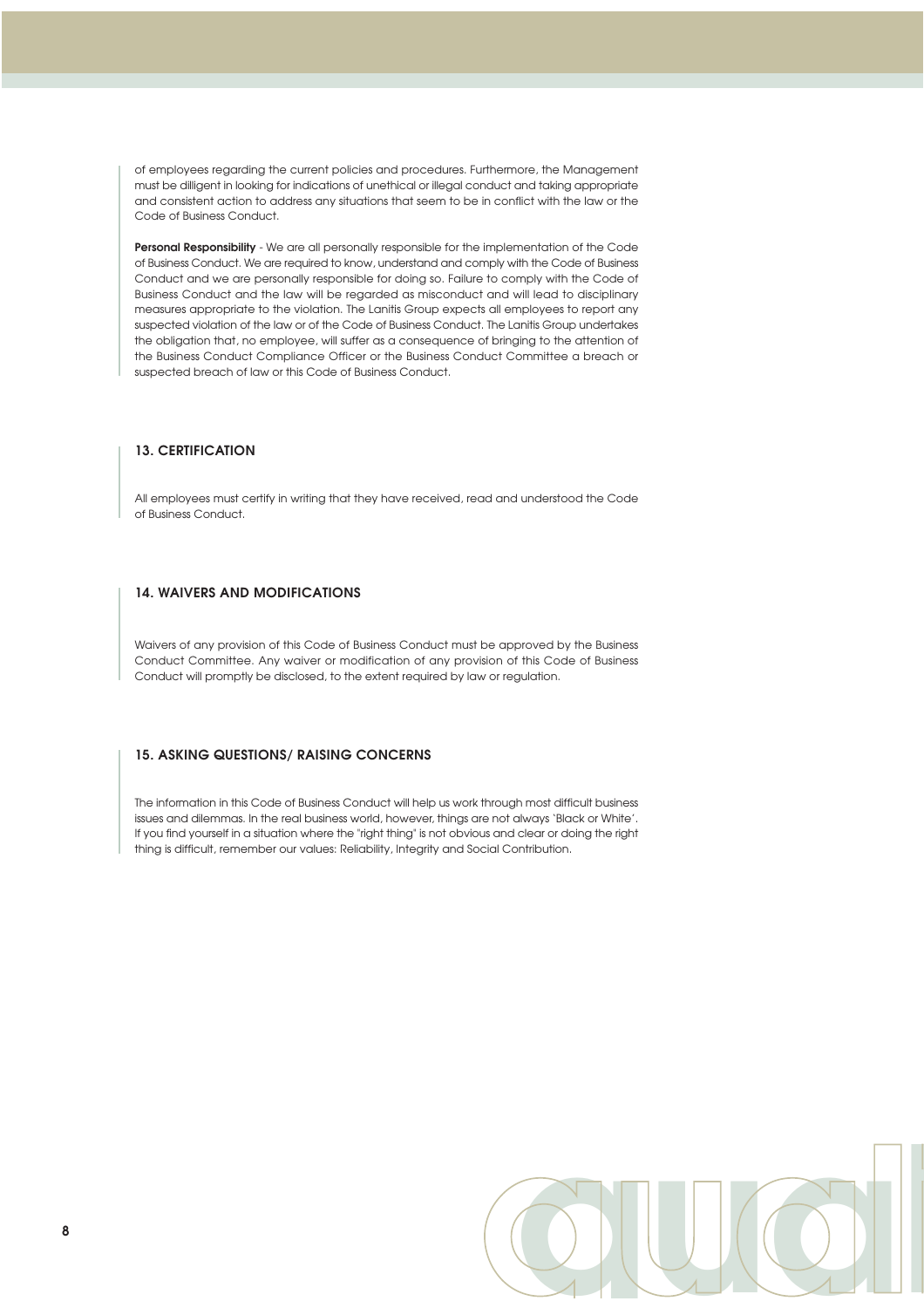#### **THE BUSINESS CONDUCT COMPLIANCE OFFICER**

For any queries, concerns and/or reports of violations of this Code of Business Conduct you can contact The Business Conduct Compliance Officer by:

- **a.** Simply calling toll free **(00357) 8000 1166**
- **b.** Sending an E-mail at **vpappou@lanitis.com**
- **c.** Visiting our internet website at **www.lanitis.com**
- **d.** Sending a Letter to **Business Conduct Compliance Officer, P.O. Box 50336, 3603 Limassol, Cyprus**

All queries and reports of violations are confidential.

#### **WHEN IN DOUBT, ASK YOURSELF…**

- **1.** Are my actions legal? If it's not legal, don't do it. It's that simple.
- **2.** Am I being fair and honest?
- **3.** Will my action stand the test of time?
- **4.** How will I feel about myself afterwards?
- **5.** How will it look in the newspaper?
- **6.** Will I sleep soundly tonight?
- **7.** What would I tell my child to do?
- **8.** How would I feel if my family, friends, and neighbours knew what I was doing?

#### **Do the Right Thing!**

#### **ASK BEFORE ACTING**

#### **Key Contacts:**

- Your Management.
- Your Human Resources Department.
- Your Company's appointed contact person for the Code of Business Conduct (if not the Human Resources Department).
- The Business Conduct Compliance Officer at Lanitis E.C. Holdings Ltd.